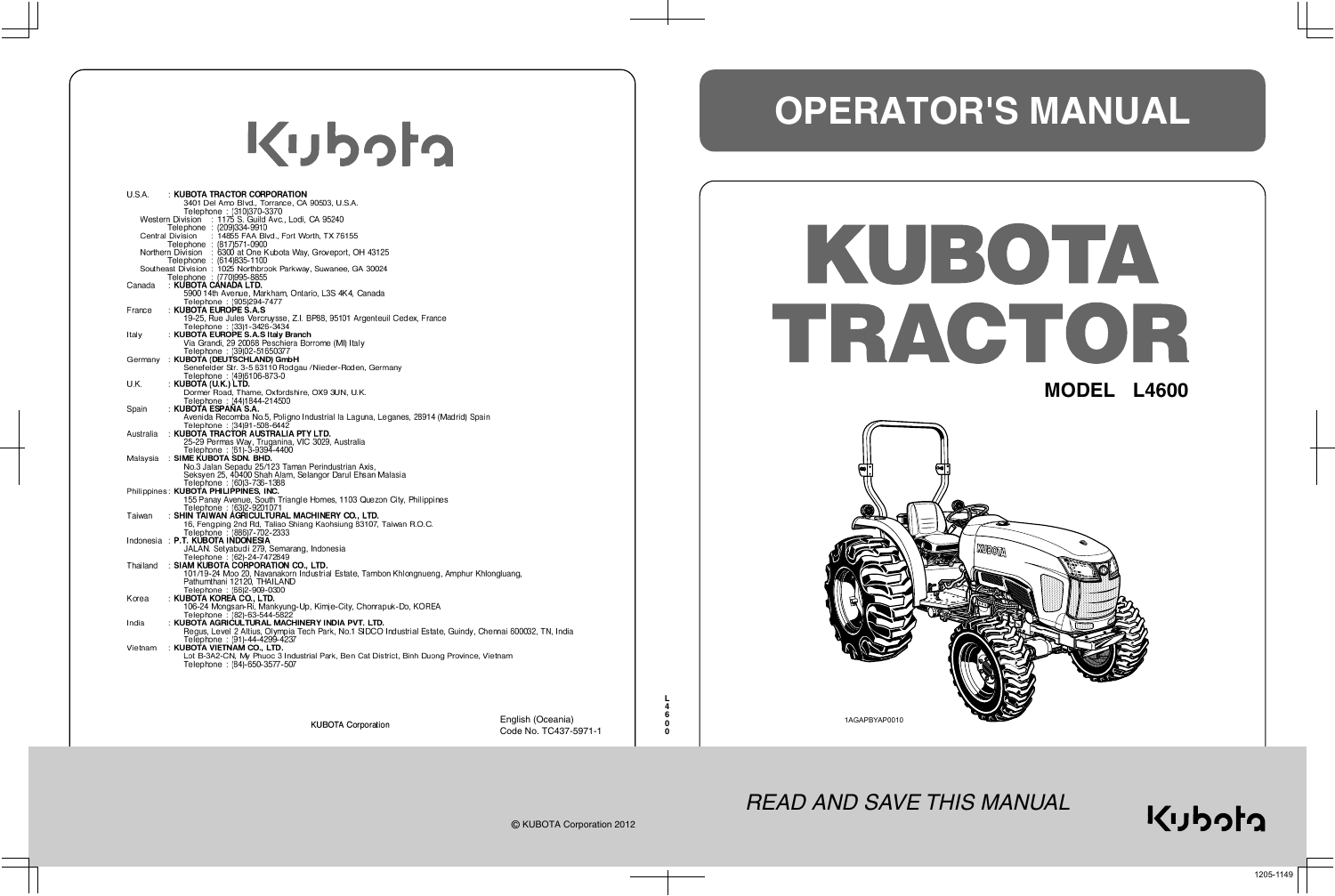Since its inception in 1890, KUBOTA Corporation has grown to ank as one of the major firms in Japan.

achieve this status, the company has through the years versified the range of its products and services to a remarkable extent. Nineteen plants and 16,000 employees produce over 1,000 ifferent items, large and small.

these products and all the services which accompany them, wever, are unified by one central commitment. KUBOTA makes products which, taken on a national scale, are basic necessities. roducts which are indispensable. Products which are intended to elp individuals and nations fulfill the potential inherent in their nvironment. KUBOTA is the Basic Necessities Giant.

### **ABBREVIATION LIST**

his potential includes water supply, food from the soil and from the sea, industrial development, architecture and construction, and ansportation.

| Abbreviations | Definitions                                                                                   |
|---------------|-----------------------------------------------------------------------------------------------|
| 2WD           | <b>Two Wheel Drive</b>                                                                        |
| 4WD           | <b>Four Wheel Drive</b>                                                                       |
| <b>API</b>    | American Petroleum Institute                                                                  |
| <b>ASABE</b>  | American Society of Agricultural and Biological Engineers, USA                                |
| <b>ASTM</b>   | American Society of Testing and Materials, USA                                                |
| <b>DIN</b>    | Deutsches Institut für Normung, GERMANY                                                       |
| DT            | Dual Traction [4WD]                                                                           |
| fpm           | <b>Feet Per Minute</b>                                                                        |
| <b>GST</b>    | <b>Glide Shift Transmission</b>                                                               |
| Hi-Lo         | <b>High Speed-Low Speed</b>                                                                   |
| <b>HST</b>    | <b>Hydrostatic Transmission</b>                                                               |
| m/s           | Meters Per Second                                                                             |
| <b>PTO</b>    | Power Take Off                                                                                |
| RH/LH         | Right-hand and left-hand sides are determined by facing in the<br>direction of forward travel |
| <b>ROPS</b>   | <b>Roll-Over Protective Structures</b>                                                        |
| rpm           | <b>Revolutions Per Minute</b>                                                                 |
| r/s           | <b>Revolutions Per Second</b>                                                                 |
| <b>SAE</b>    | Society of Automotive Engineers, USA                                                          |
| <b>SMV</b>    | <b>Slow Moving Vehicle</b>                                                                    |

nousands of people depend on KUBOTA's know-how, chnology, experience and customer service. You too can depend **KUBOTA.** 

### **KUBOTA Corporation is ···**

| rar                                |
|------------------------------------|
| To<br>di<br>ex<br>dif              |
| All<br>ho<br>pro<br>Pr<br>he<br>en |
| Th<br>the<br>tra                   |
| Th<br>teo<br>on                    |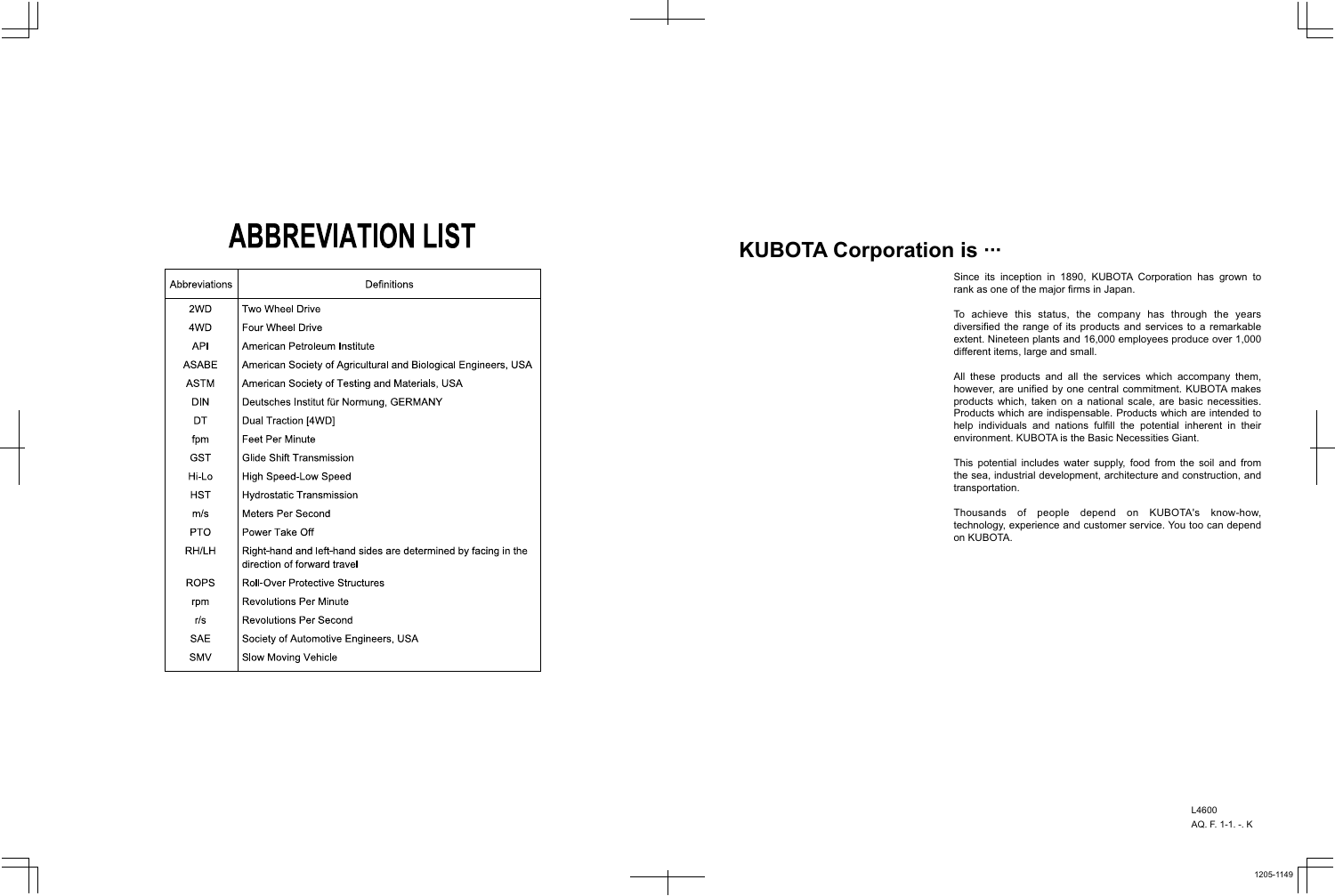### FOREWORD

Thank you very much for choosing the L series tractor.

This operator's manual covers the operation, inspection and preventive maintenance instructions that is specific to the oceania models. For other information and instructions, refer to the separately issued operator's manual for the sister model. (L series tractor)

Please read both manuals carefully, to operate the machine properly and safely. Proper daily inspection, servicing and lubrication keeps your machine in good condition.

### **A SAFETY FIRST**

This symbol, the industry's "Safety Alert Symbol", is used throughout this manual and on labels on the machine itself to warn of the possibility of personal injury. Read these instructions carefully. It is essential that you read the instructions and safety regulations before you attempt to assemble or use this unit.

| <b>DANGER:</b>    | Indicates an imminently hazardous situation which, if not<br>avoided, will result in death or serious injury.  |
|-------------------|----------------------------------------------------------------------------------------------------------------|
| <b>WARNING:</b>   | Indicates a potentially hazardous situation which, if not<br>avoided, could result in death or serious injury. |
| CAUTION :         | Indicates a potentially hazardous situation which, if not<br>avoided, may result in minor or moderate injury.  |
| <b>IMPORTANT:</b> | Indicates that equipment or property damage could result if<br>instructions are not followed.                  |
| <b>NOTE:</b>      | Gives helpful information.                                                                                     |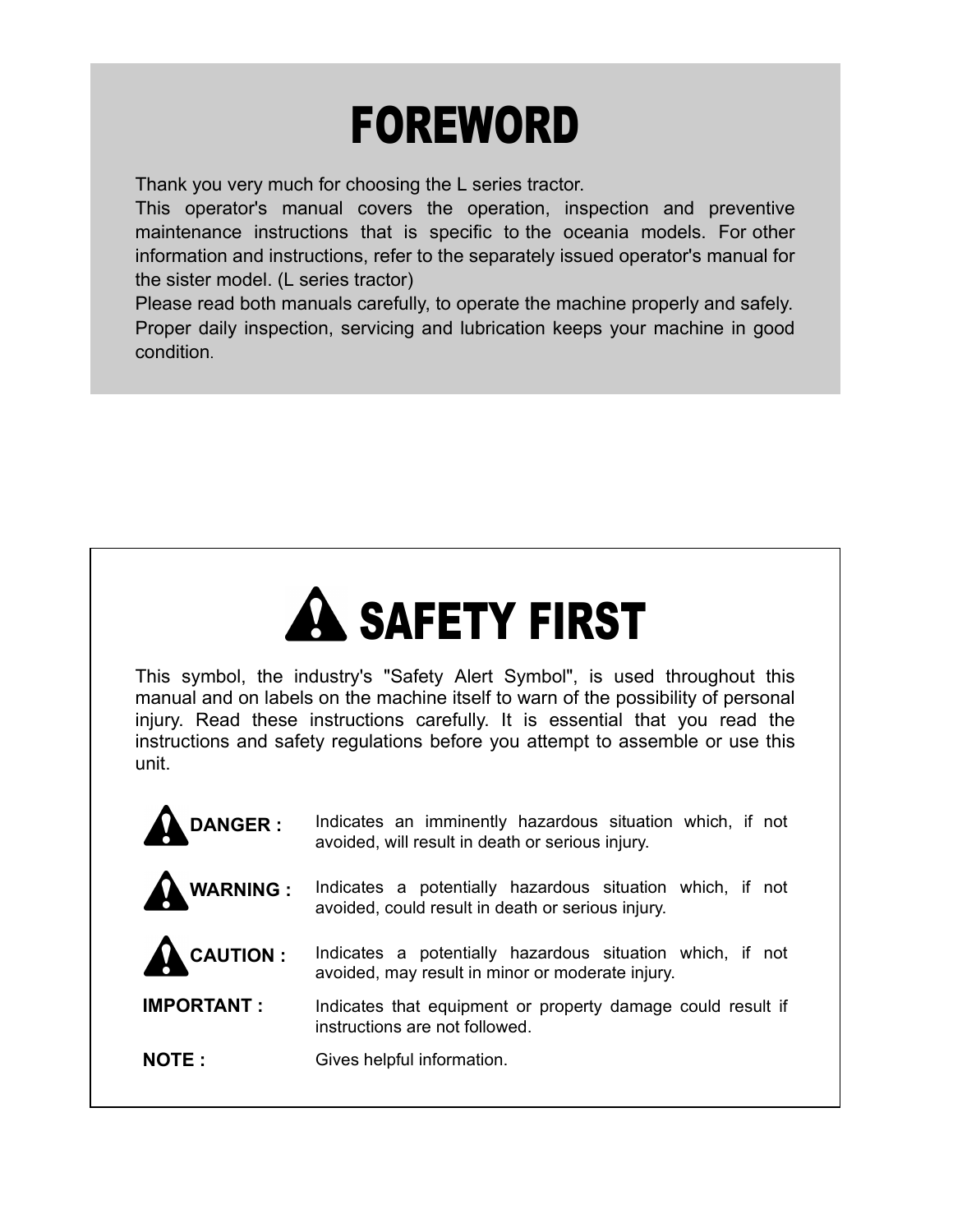### **CONTENTS**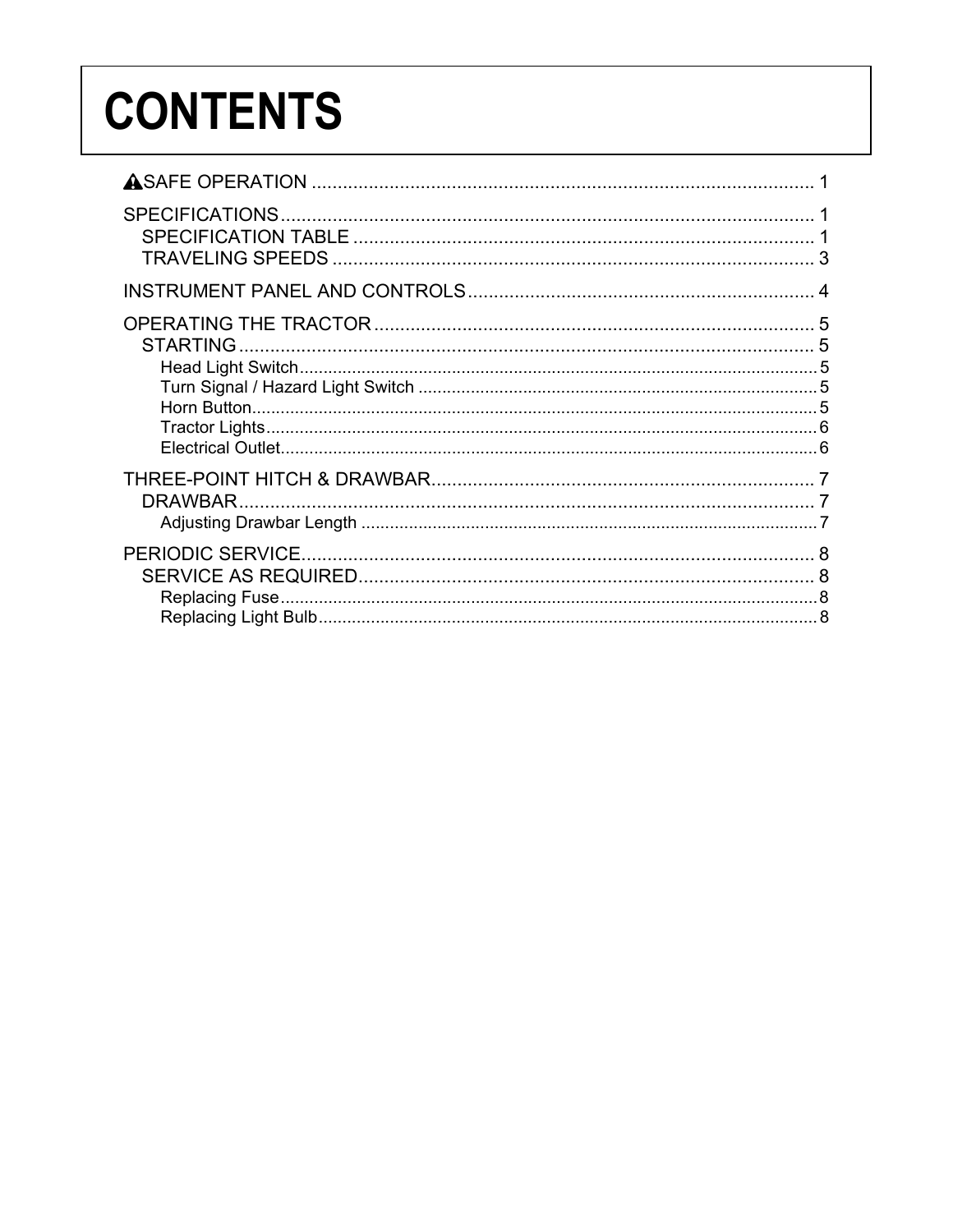### <span id="page-4-0"></span>**SAFE OPERATION**

#### **1. DANGER, WARNING AND CAUTION LABEL(S)**



#### **2. CARE OF DANGER, WARNING AND CAUTION LABEL(S)**

- 1. Keep danger, warning and caution labels clean and free from obstructing material.
- 2. Clean danger, warning and caution labels with soap and water, dry with a soft cloth.
- 3. Replace damaged or missing danger, warning and caution labels with new labels from your local KUBOTA Dealer.
- 4. If a component with danger, warning and caution label(s) affixed is replaced with new part, make sure new label(s) is (are) attached in the same location(s) as the replaced component.
- 5. Mount new danger, warning and caution labels by applying on a clean dry surface and pressing any bubbles to outside edge.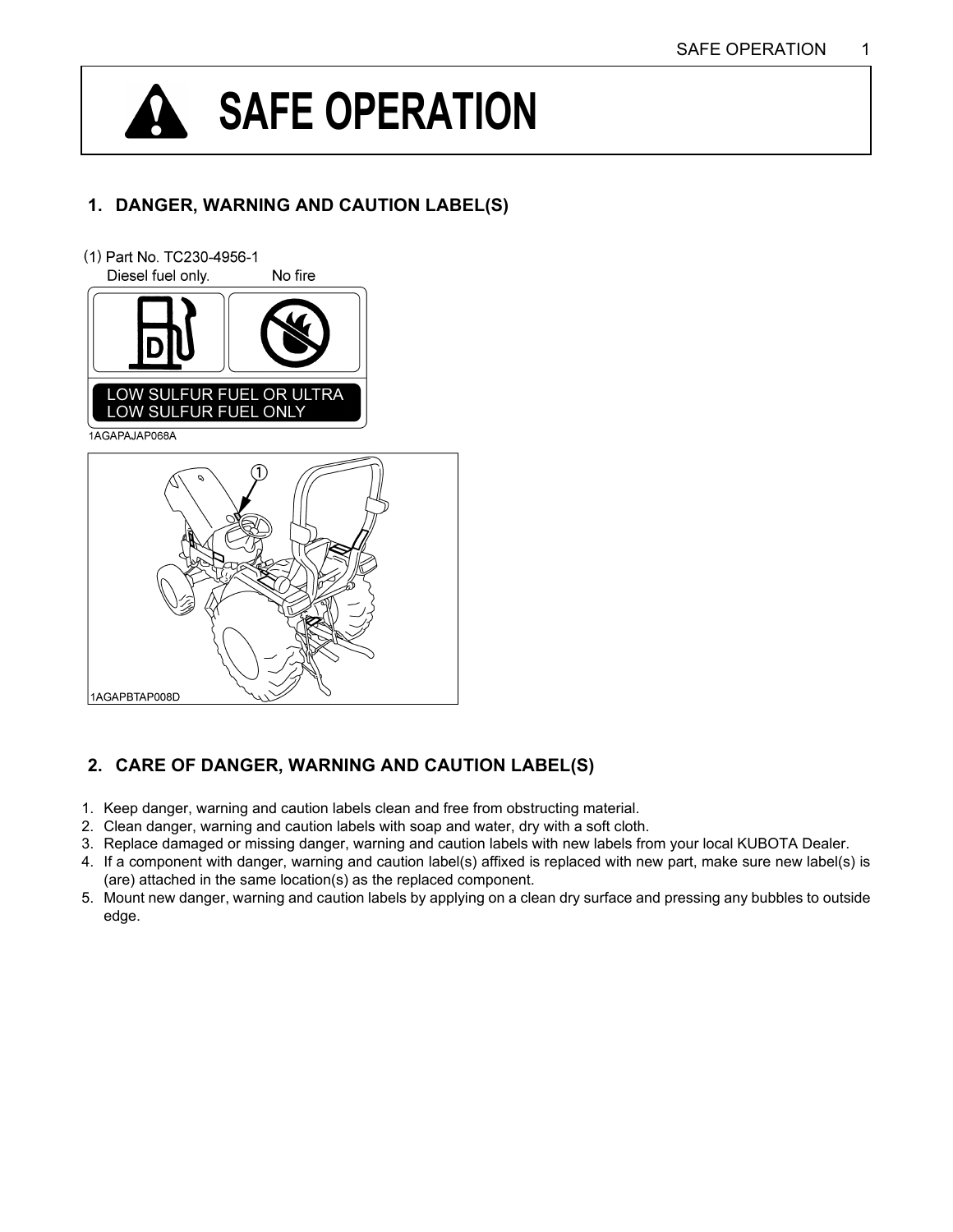### <span id="page-5-0"></span>**SPECIFICATIONS**

#### <span id="page-5-1"></span>**SPECIFICATION TABLE**

|                    |                                       |                       |                       | L4600                                                     |                                           |
|--------------------|---------------------------------------|-----------------------|-----------------------|-----------------------------------------------------------|-------------------------------------------|
| <b>Model</b>       |                                       |                       |                       | <b>Manual Transmission</b>                                | <b>HST</b>                                |
|                    |                                       |                       |                       | 4WD                                                       |                                           |
|                    | Model                                 |                       |                       | V2203-M-E3-LB3                                            |                                           |
|                    | Type                                  |                       |                       | Indirect injection, Vertical, Water-Cooled 4 cycle diesel |                                           |
|                    | Number of cylinders                   |                       |                       | $\overline{4}$                                            |                                           |
|                    | Total displacement                    |                       | L                     | 2.197                                                     |                                           |
|                    | Bore and stroke                       |                       | mm                    | 87 x 92.4                                                 |                                           |
| Engine             | Rated revolution                      |                       | rpm                   | 2600                                                      |                                           |
|                    | Low idling revolution                 |                       | rpm                   | $900 - 1000$                                              |                                           |
|                    | Net power*                            |                       | kW (HP) / rpm         | 32.7 / 2600                                               |                                           |
|                    | PTO power*<br>(factory observed)      |                       | kW (HP) / rpm         | 28.6 / 2600                                               | 27.4 / 2600                               |
|                    |                                       | Maximum torque: Gross | $N-m$                 | 143.2                                                     |                                           |
|                    | Battery capacity                      |                       |                       | 12V, RC: 133min, CCA: 582A                                |                                           |
|                    | Fuel tank                             |                       | L                     | 48                                                        |                                           |
| Capacities         | Engine crankcase (with filter)        |                       | L                     | 7.6                                                       |                                           |
|                    | Engine coolant                        |                       | L                     | 6.5                                                       |                                           |
|                    | <b>Transmission case</b>              |                       | L                     | 40                                                        |                                           |
|                    | Overall length (without 3p)           |                       | mm                    | 3120                                                      |                                           |
|                    | Overall width (min. tread)            |                       | mm                    | 1585                                                      |                                           |
|                    | Overall height (with ROPS)            |                       | mm                    | 2330                                                      |                                           |
| <b>Dimensions</b>  | Wheel base                            |                       | mm                    | 1845                                                      |                                           |
|                    | Min. ground clearance                 |                       | mm                    | 385                                                       |                                           |
|                    | Tread                                 | Front                 | mm                    | 1155                                                      |                                           |
|                    | Rear                                  |                       | mm                    | 1180, 1200, 1300, 1450, 1545                              |                                           |
| Weight (with ROPS) |                                       | kg                    | 1445                  | 1450                                                      |                                           |
|                    | Standard                              | Front                 |                       | $8.3 - 16$                                                |                                           |
|                    | tire size                             | Rear                  |                       | $14.9 - 24$                                               |                                           |
|                    | Clutch                                |                       | Dry type single stage |                                                           |                                           |
| Traveling          | Steering                              |                       |                       | Hydrostatic power steering                                |                                           |
| system             | Transmission                          |                       |                       | Gear shift, 8 forward and 8 reverse                       | Hydrostatic transmission<br>3 range speed |
|                    | <b>Braking system</b>                 |                       |                       | Mechanical, Wet disk type                                 |                                           |
|                    | Min. turning radius (with brake)<br>m |                       | 2.6                   |                                                           |                                           |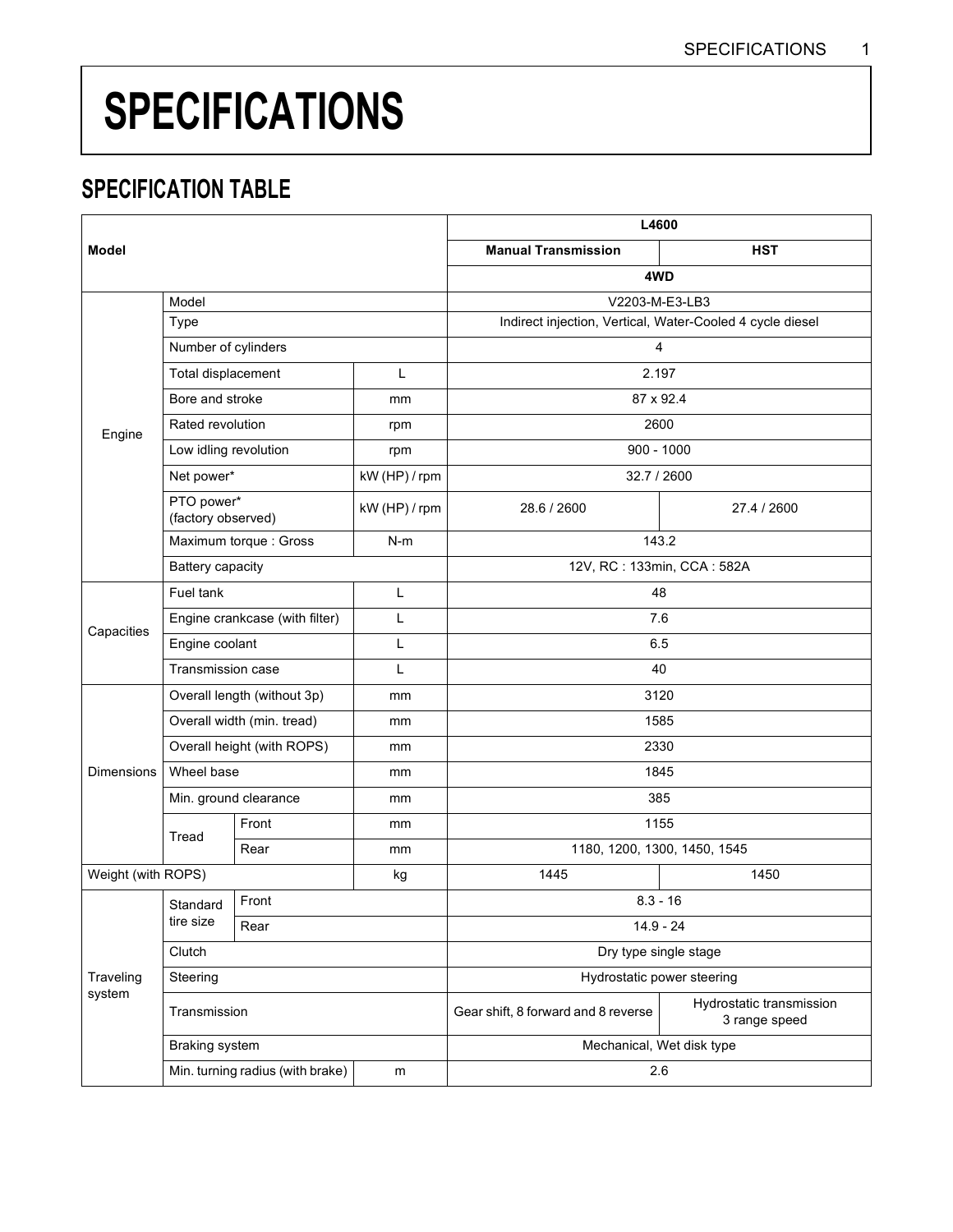|                   |                                                  |                              |                      |                            | L4600      |
|-------------------|--------------------------------------------------|------------------------------|----------------------|----------------------------|------------|
| <b>Model</b>      |                                                  |                              |                      | <b>Manual Transmission</b> | <b>HST</b> |
|                   |                                                  |                              |                      | 4WD                        |            |
|                   | Hydraulic control system                         |                              | Position control     |                            |            |
|                   | Pump capacity                                    |                              | L/min                | 29.4                       |            |
|                   | Three point hitch                                |                              | Category 1           |                            |            |
| Hydraulic<br>unit | Max. lift<br>force                               | At lift points               | kg                   | 1300                       |            |
|                   |                                                  | 24 in. behind lift<br>points | kg                   |                            | 1053       |
|                   | MPa<br>System pressure<br>(kgf/cm <sup>2</sup> ) |                              | 17.7 (180)           |                            |            |
| <b>PTO</b>        | Rear PTO                                         |                              | SAE 1-3/8, 6-splines |                            |            |
|                   | PTO / Engine speed                               |                              | rpm                  | 540 / 2475                 | 540 / 2640 |

**NOTE:** \*Manufacturer's estimate The company reserves the right to change the specifications without notice.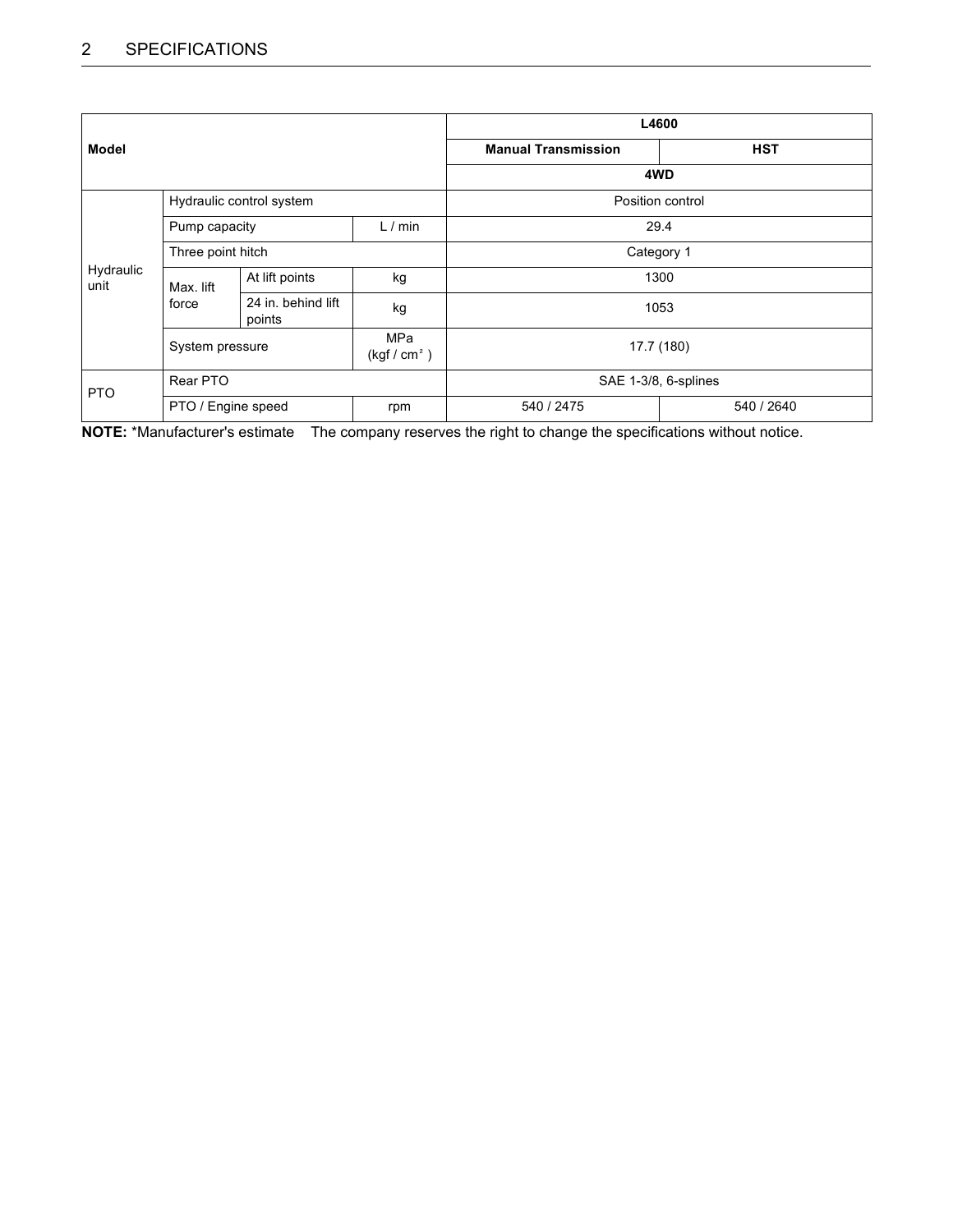#### <span id="page-7-0"></span>**TRAVELING SPEEDS**

| $\sim$   |                           |                          | $\overline{\phantom{a}}$<br>$\sim$ $\sim$ $\sim$<br>,,,,<br>$\lambda$<br>ັ<br>$\mathbf{1}$ |  |  |
|----------|---------------------------|--------------------------|--------------------------------------------------------------------------------------------|--|--|
|          | <b>Model</b>              | L4600                    |                                                                                            |  |  |
|          | Tire size (Rear)          |                          | 14.9-24                                                                                    |  |  |
|          | Range gear<br>shift lever | Main gear<br>shift lever | km/h                                                                                       |  |  |
|          |                           | 1                        | 2.2                                                                                        |  |  |
|          | Low                       | $\overline{2}$           | 2.8                                                                                        |  |  |
| Forward  |                           | $\mathbf{3}$             | 4.6                                                                                        |  |  |
| ∩<br>¤∩¤ |                           | $\overline{4}$           | 6.7                                                                                        |  |  |
| П        | High                      | 1                        | $8.0\,$                                                                                    |  |  |
|          |                           | $\overline{2}$           | 10.0                                                                                       |  |  |
|          |                           | $\mathfrak{S}$           | 16.3                                                                                       |  |  |
|          |                           | $\overline{\mathbf{4}}$  | 24.0                                                                                       |  |  |
|          | Low                       | 1                        | 2.1                                                                                        |  |  |
|          |                           | $\mathbf 2$              | 2.7                                                                                        |  |  |
| Reverse  |                           | $\mathfrak{S}$           | 4.4                                                                                        |  |  |
| 叩        |                           | $\overline{\mathbf{4}}$  | $6.4\,$                                                                                    |  |  |
| 마.<br>业  | High                      | $\mathbf{1}$             | 7.7                                                                                        |  |  |
|          |                           | $\overline{2}$           | 9.6                                                                                        |  |  |
|          |                           | $\mathsf 3$              | 15.6                                                                                       |  |  |
|          |                           | $\overline{\mathbf{4}}$  | 23.0                                                                                       |  |  |
|          |                           |                          |                                                                                            |  |  |

**[Manual Transmission Type]** (At rated engine rpm)

The company reserves the right to change the specifications without notice

**[HST Type]** (At rated engine rpm)

|                  | <b>Model</b>      | L4600   |
|------------------|-------------------|---------|
|                  | Tire size (Rear)  | 14.9-24 |
|                  | Range shift lever | km/h    |
| Forward          |                   | 5.9     |
| ч<br><b>Ond</b>  | M                 | 12.2    |
| <b>QL_ID</b>     | H                 | 25.4    |
| Reverse          |                   | 5.3     |
| <b>Inl</b><br>01 | M                 | 11.0    |
|                  | $\mathsf{H}$      | 22.9    |

The company reserves the right to change the specifications without notice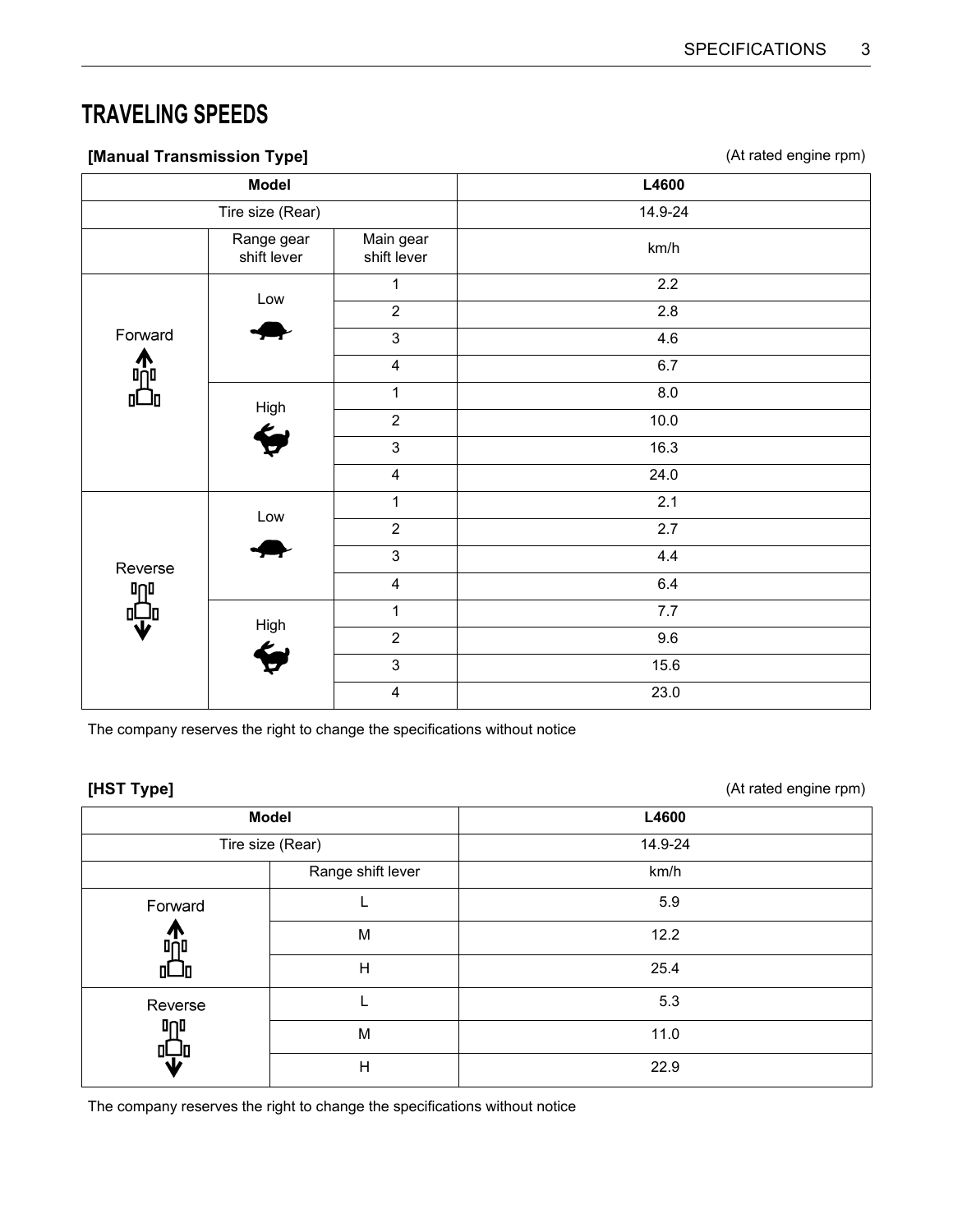### <span id="page-8-0"></span>**INSTRUMENT PANEL AND CONTROLS**

#### ■ Instrument Panel, Switches and Hand Controls



#### **ILLUSTRATED CONTENTS**

| (2) |   |
|-----|---|
| (3) |   |
| (4) |   |
| (5) | 5 |
|     |   |

- *(6) Turn signal switch................................*
- *(7) Head light switch..................................*
- *(8) Hazard light switch...............................*
- *(9) Turn signal / Hazard light indicator.......*
- *(10) Coolant temperature gauge................. -*
- *(11) Hourmeter / Tachometer...................... -*
- *(12) Key switch............................................ -*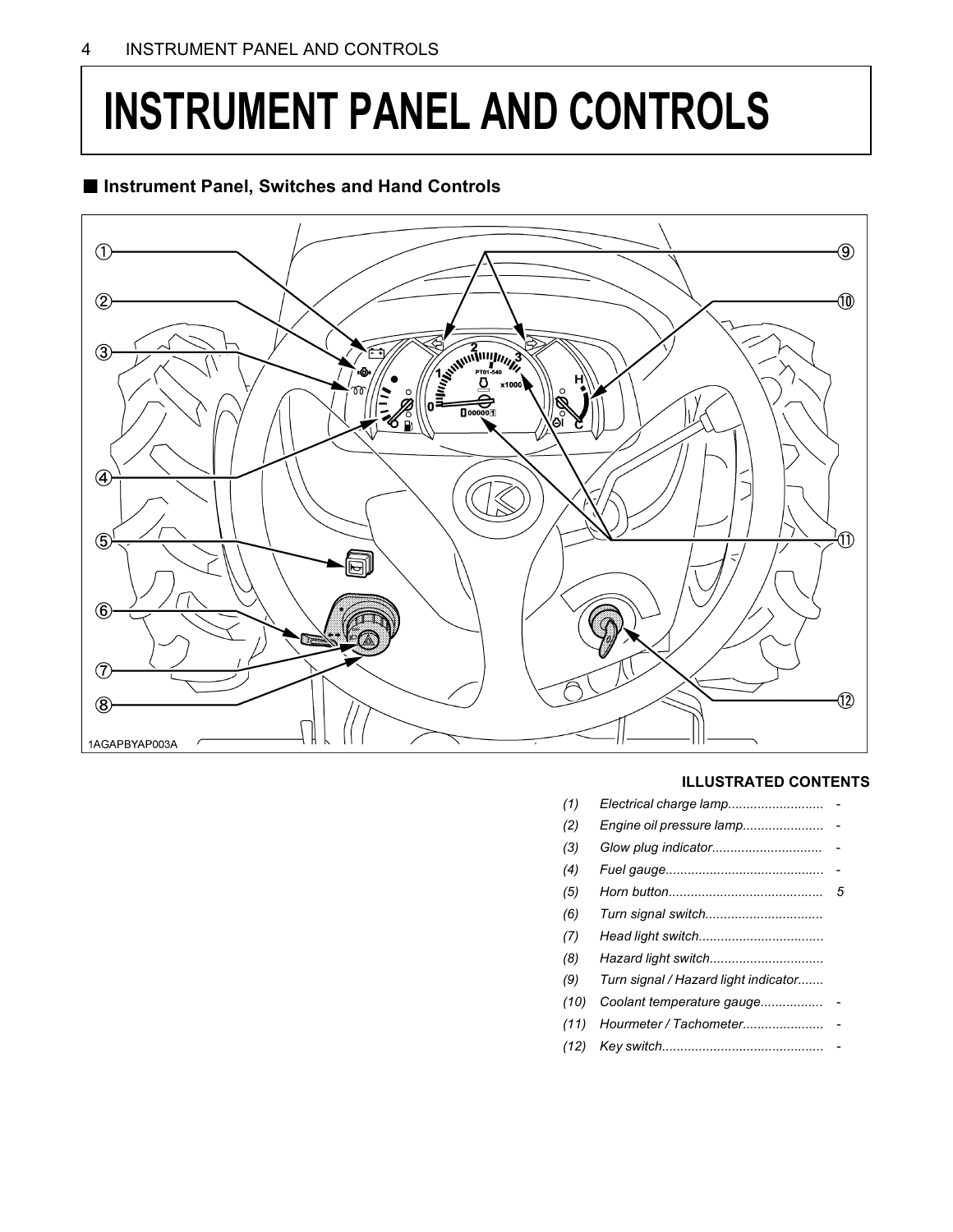### <span id="page-9-0"></span>**OPERATING THE TRACTOR**

#### <span id="page-9-1"></span>**STARTING**

#### <span id="page-9-2"></span>**E**Head Light Switch

Turn the light switch clockwise, and the following lights are activated on the switch position.



*(1) Head light switch*

|                        | Switch Position |    |    |  |
|------------------------|-----------------|----|----|--|
| Light name             | <b>OFF</b>      | 廴  | 亖( |  |
| Head light (Low beam)  | OFF             | ON |    |  |
| Head light (High beam) | OFF             |    | ΟN |  |
| Tail light             | OFF             | ΟN | OΝ |  |

#### <span id="page-9-3"></span>B**Turn Signal / Hazard Light Switch**

#### **← Turn Signal Light Switch**

To indicate a right turn, turn the turn signal light switch clockwise. To indicate a left turn, turn the turn signal light switch counter-clockwise. The corresponding right and left turn signal lights and indicator on the instrument panel will flash. Turn signal is active when key switch is in the "ON" position.

#### **NOTE:**

 $\bullet$  Be sure to return switch to center position after turning.

#### **← Hazard Light Switch**

When hazard light switch is pushed, the hazard lights flash along with the indicator on the instrument panel. Press the hazard light switch again to turn off the light.



- *(1) Turn signal light switch*
- *(2) Hazard light switch*

*(3) Hazard / Turn signal indicator*

#### <span id="page-9-5"></span><span id="page-9-4"></span>**E**Horn Button

The horn will sound when the key switch is in the "ON" position and the horn button pressed.



*(1) Horn button (A) "PUSH"*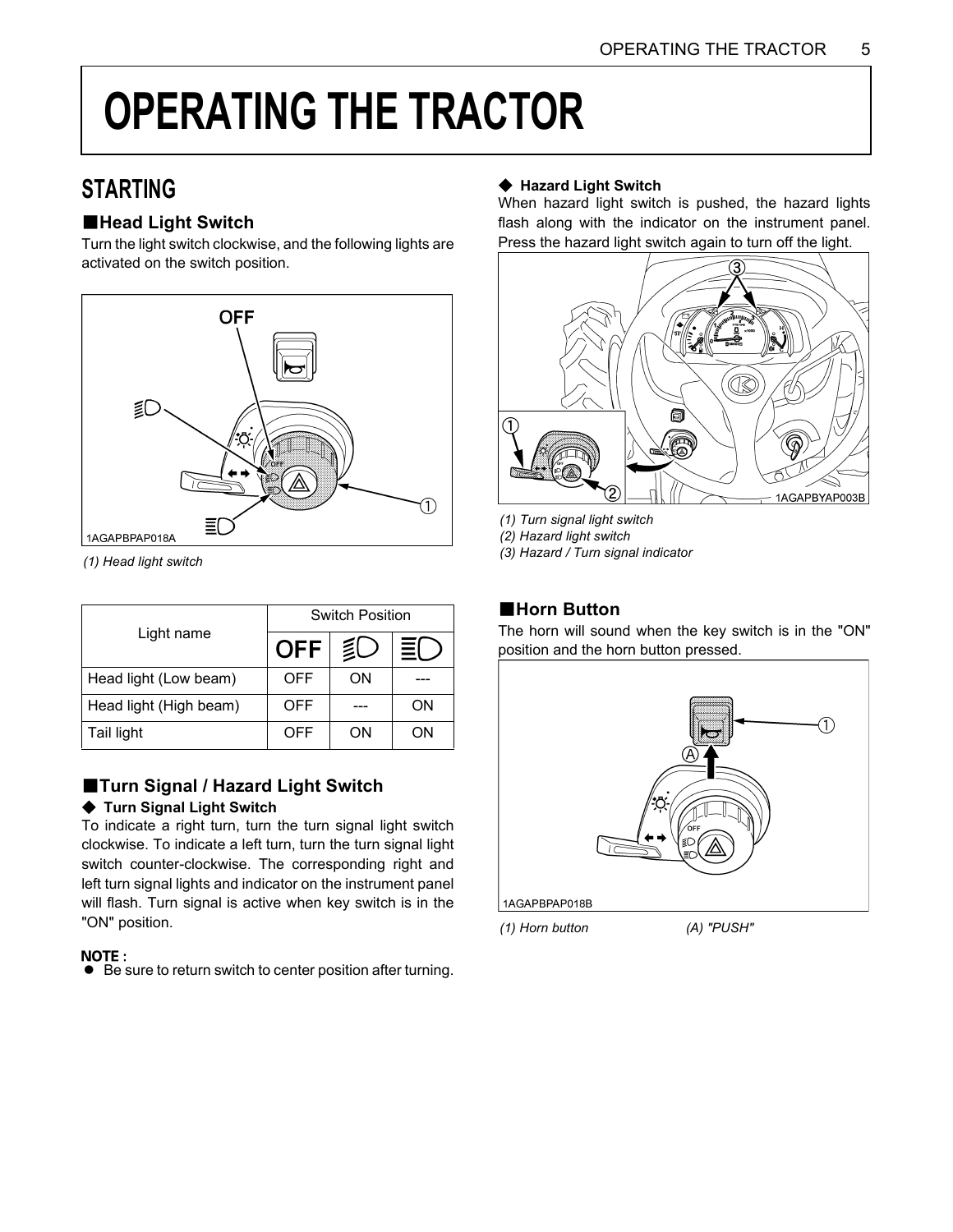#### <span id="page-10-0"></span>**FTractor Lights**

- (1) Head light
- (2) Side turn signal / Hazard light
- (3) Tail light
- (4) Rear turn signal / Hazard light
- (5) Brake stop light





#### <span id="page-10-1"></span>**Electrical Outlet**

An electrical outlet is supplied for use with front loader.

![](_page_10_Picture_11.jpeg)

*(1) Front loader 3rd function solenoid valve : Green*

![](_page_10_Picture_13.jpeg)

A **When using the power takeout, do not use the convex connector. When not using the power takeout, connect the convex connector.**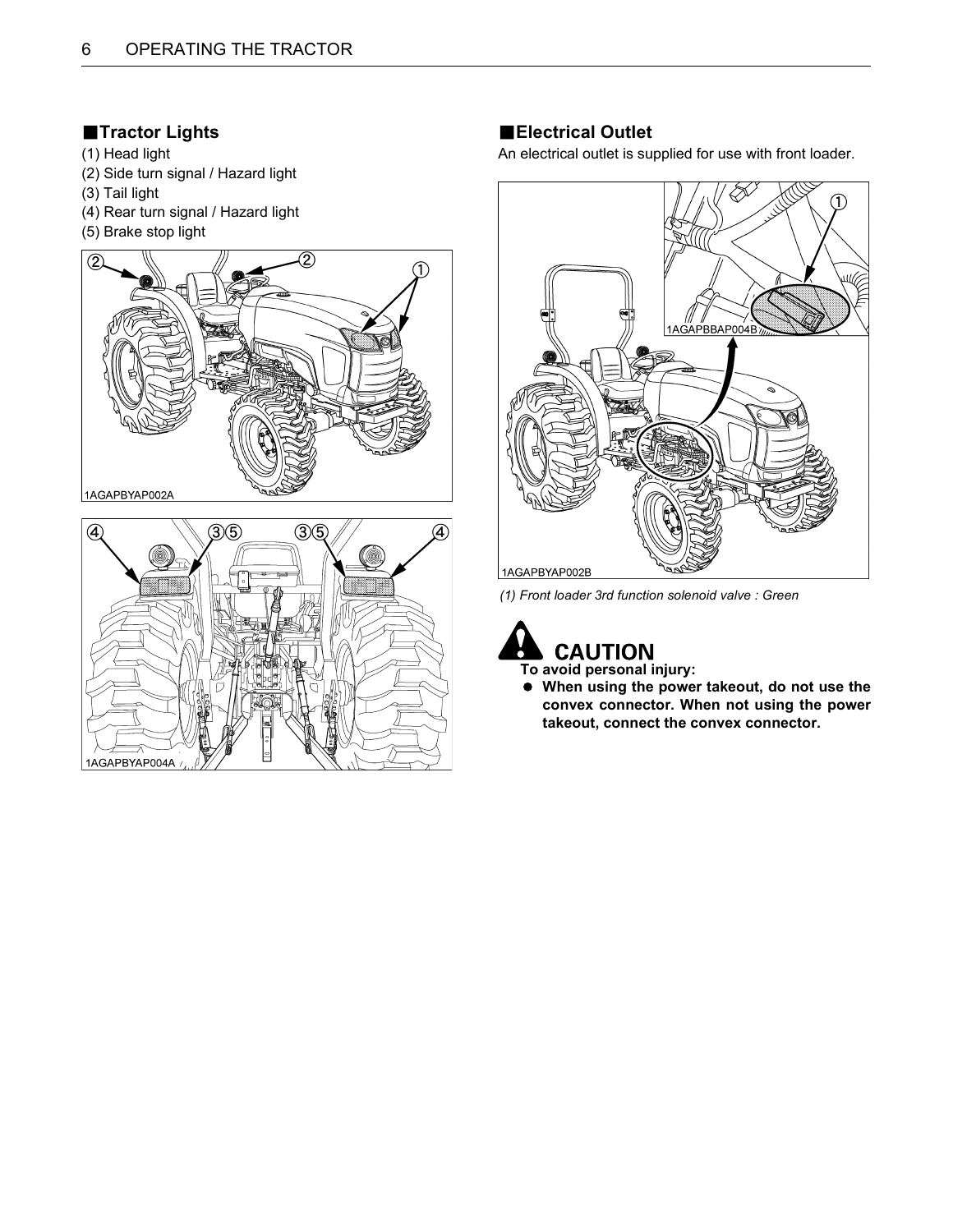### <span id="page-11-0"></span>**THREE-POINT HITCH & DRAWBAR**

#### <span id="page-11-1"></span>**DRAWBAR**

![](_page_11_Picture_3.jpeg)

A **Never pull from the top link, the rear axle or any point above the drawbar. Doing so could cause the tractor to tip over rearward causing personal injury or death.**

#### <span id="page-11-2"></span>B**Adjusting Drawbar Length**

When towing an implement, recommend use of (B) hole in drawbar.

The drawbar load is referred to "IMPLEMENT LIMITATIONS" section of the separately issued manual.

![](_page_11_Picture_8.jpeg)

![](_page_11_Figure_9.jpeg)

*(1) PTO shaft*

*Holes : (A),(B)*

*(2) Drawbar*

*(3) Drawbar pin*